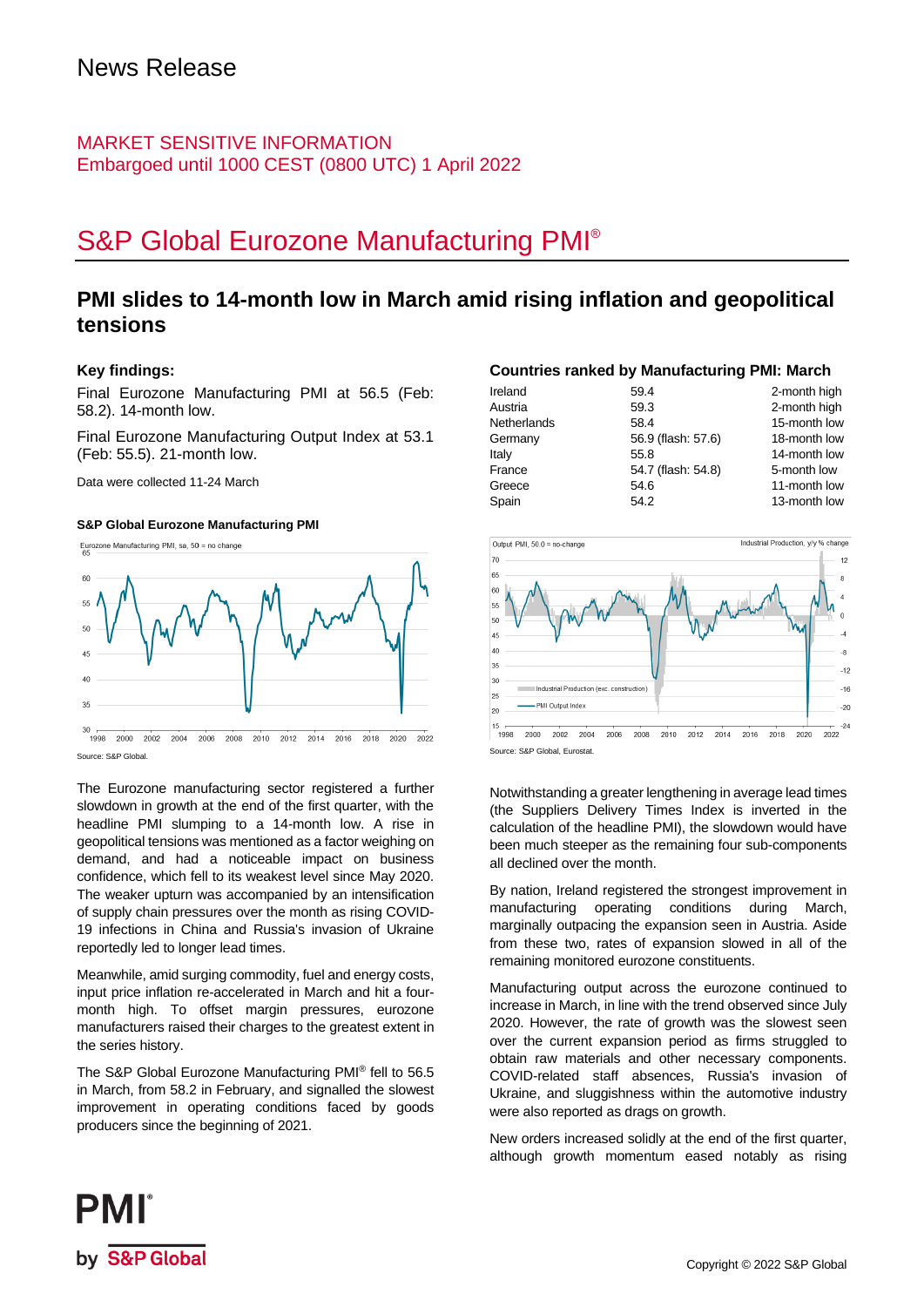## News Release

geopolitical tensions led to increased hesitancy among clients. Export demand declined during March for the first time since June 2020, reflecting lower new orders from customers in overseas markets. According to anecdotal evidence, intra-European trade was particularly impacted by the war in Ukraine.

Latest survey data also pointed to a significant reduction in business confidence during March. Although manufacturers were optimistic on average, the Future Output Index fell by its largest margin since the onset of the pandemic just over two years ago and was at its weakest since May 2020.

Supplier delivery times continued to lengthen at a substantial rate at the end of the first quarter. In fact, vendor performance deteriorated to the greatest extent since December and ended a four-month sequence of easing supply chain pressures. According to panellists, rising COVID-19 cases in China and the war in Ukraine exacerbated ongoing bottlenecks.

Consequently, cost pressures intensified during March as supply issues were compounded by rising commodity, fuel and energy prices. Overall, the rate of increase in input costs quickened and was among the fastest seen in the survey history. To protect profit margins, eurozone manufacturers raised their charges at a record pace.

Meanwhile, purchasing activity rose at the slowest rate in 14 months during March, although the increase was sufficiently strong to support stockpiling efforts, as latest survey data signalled a further, albeit slower, increase in pre-production inventories.

Lastly, manufacturing employment was expanded once again in March. The rate of jobs growth was stronger than the series average, but the weakest since February 2021. Despite continued hiring activity, capacity pressures remained evident as backlogs of work rose for a twentieth successive month. Panellists commonly linked the increase in outstanding business to input shortages.

Commenting on the final Manufacturing PMI data, **Chris Williamson**, Chief Business Economist at S&P Global said:

*"Just as the fading of the latest pandemic wave was creating a tailwind for the eurozone manufacturing recovery, with economies re-opening and supply chain bottlenecks easing, the war In Ukraine has created an ominous new headwind.* 

*"While the boost to demand from the further relaxation of COVID-19 containment measures helped ensure a sustained expansion of manufacturing order books and output in March, rates of growth have cooled markedly amid sanctions, soaring energy costs and new supply constraints linked to the war. Heightened risk aversion among both manufacturers and their customers due to the uncertainty caused by the invasion, combined with an Intensifying cost of living crisis, meanwhile threatens to pull growth even lower in the coming months, as reflected in the slumping of manufacturers' growth expectations for the coming year.* 

*"Business optimism in the goods producing sector has collapsed to a level indicative of manufacturing output declining in the second quarter and adding to the risk of the manufacturing sector sliding into a new recession."*

-Ends-